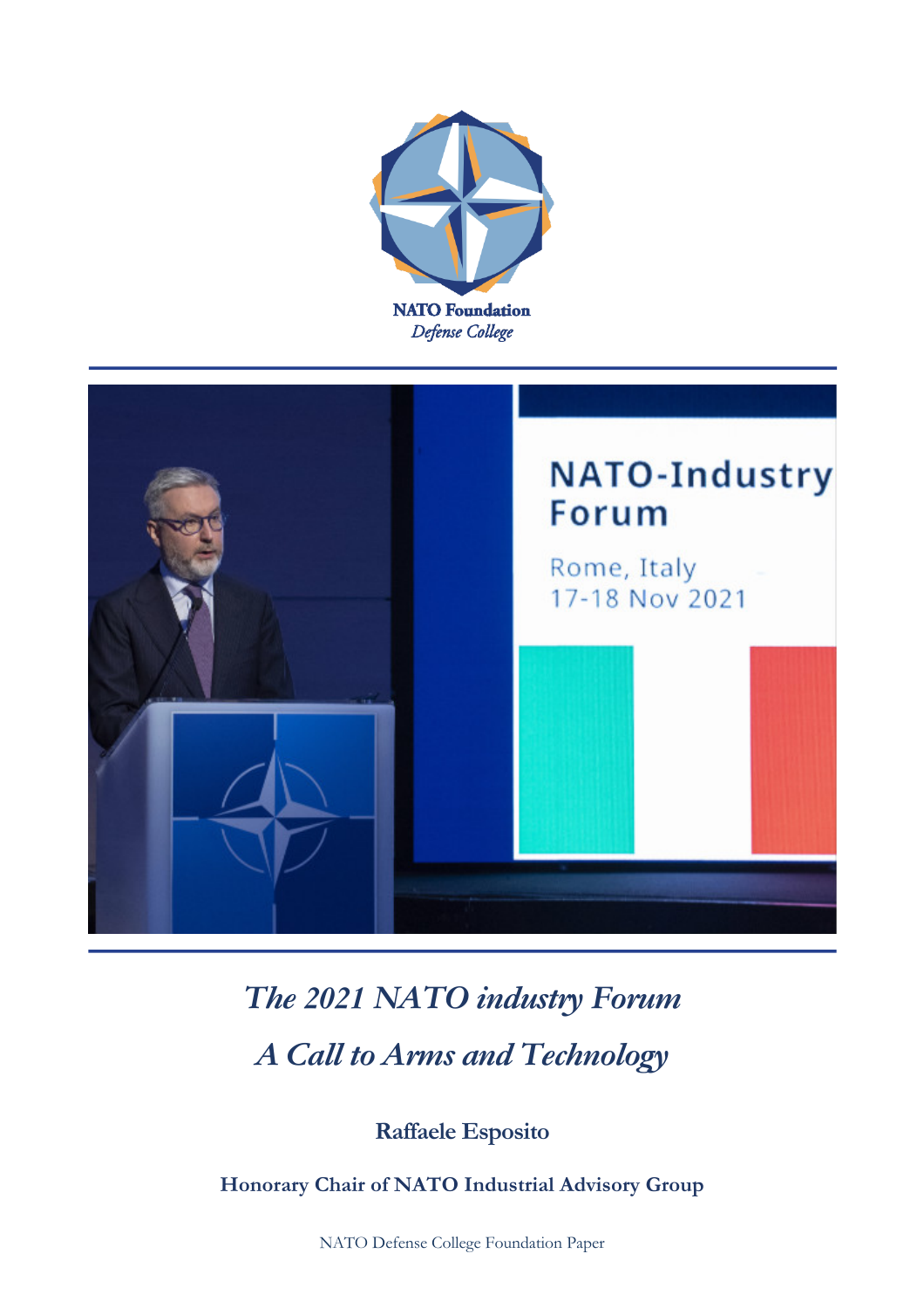After the interruption due to Covid 19 the NATO industry Forum (NIF), held its eighth meeting in Rome in November 17-18. The year 2021 has seen many defence related events; in this one, the NIF, the atmosphere and the content, without wanting to be magically predictive, was surely an informative and thoughtful preparation for the events of 2022. The NATO Brussels Summit of June 2021 clearly oriented the NIF and many of the points of the Communiqué, especially those on the Threat and Technology were useful inputs for the Rome discussions. It is then appropriate to revisit that document. On the Threat, for example, Russia was mentioned 25 times while China only 5. As it is now usual, Russia was repeatedly mentioned as aggressive (how true!) while China only assertive, a convenient adjective with a vast spectrum of meanings. The rapid and destructive technological evolution was brought up as a part of the Threat in view of the rapid progress made by China and Russia, and also other countries.

In view of the topics mentioned and the time elapsed, the Nations asked the Secretary General to update the NATO Strategic Concept, the last one being that of 2010. It was for this reason that the theme chosen for the 2021 NIF was the industry contribution to that new Strategic Concept. In addition to the Summit, the other pillar was the document dated November 2020 "NATO 2030: united for a new era" whose intended scope was to contribute ideas for the new Strategic Concept. It is certainly obvious that both those pillars will have to be reassessed and modified after the Ukraine invasion of the 24<sup>th</sup> of February 2022. As relevant events that also preceded the NIF, it is worth mentioning the final preparation of the EU Strategic Compass and the yearly Warsaw Security Forum (Sept. 2021 where the Russian threat to Ukraine was extensively discussed).

The Agenda of the NIF 21 followed with little change the well tested structure of similar previous editions: a series of speeches by top NATO and National authorities, starting with the Secretary General (SG), the Supreme Allied Command Transformation (SACT), the Assistant Secretary General Defense Investment (ASGDI) and the Italian Minister of Defence. The speeches were interspersed with six Plenary Sessions, covering six topics of relevance in the dialogue NATO-industry and the new Strategic Concept.

The speech that set the stage and contained the main messages to industry were the Keynote Address of the SG and the SACT Opening Remarks. The SG, after reminding the audience of the significant increase in defence spending of the NATO Nations (an addition of \$260 bn in the last seven years) spent a good part of his speech on the technological threat, especially from China and Russia, due to their large and increasing investments in new Emerging and Disruptive technologies (EDTs) and the resulting challenge to NATO's technological dominance. Artificial intelligence, hypersonic technology, cyber capabilities, quantum systems and space were mentioned as the main areas of competition.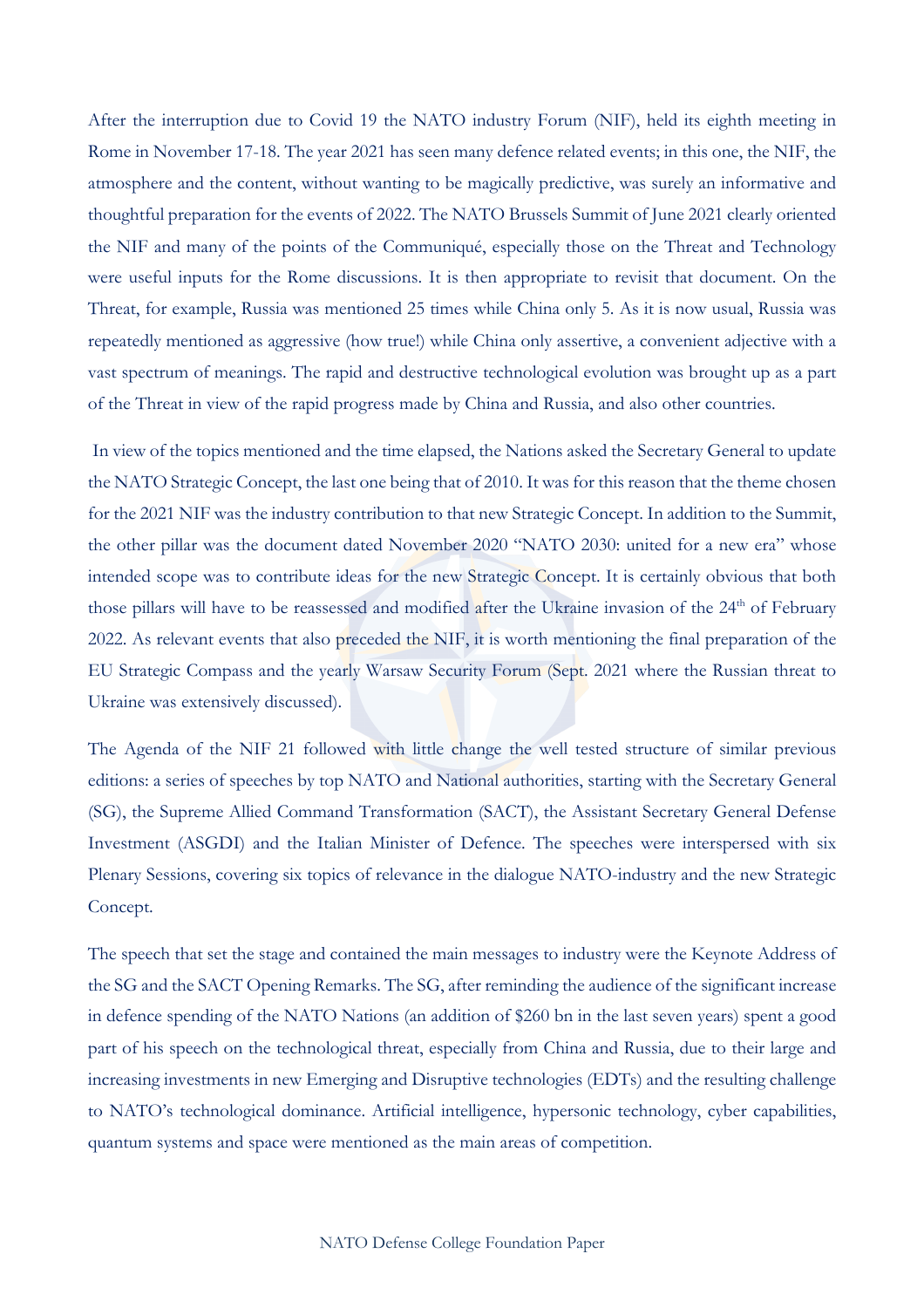In order to improve the Alliance's position, he announced two new Initiatives, the Defense Innovation Accelerator for the North Atlantic (DIANA) and the Innovation Fund, a \$1 bn venture Fund for hightech start-ups in dual use technologies. He strongly invited industry to share the Alliance's awareness of the technological threat and to match NATO in its increase in attention and investments.

The transformation challenge in fuel and energy was then addressed, and he called the audience attention to the tremendous threat that climate change poses to defence and security and asked industry to join NATO in combating that threat just as industry has done against COVID 19. Finally, he reminded that the Strategic Concept is the theme of the NIF and invited industry to contribute through the discussions in the Plenaries. In this respect, after many statements on the strategic and operational importance of the Alliance's relation to industry, he closed by saying that technology and a strong relation to industry should be mentioned in the new Strategic Concept.

The SACT speech also mentioned the need for a considerable technological effort to react to the "fundamental shift in the technology paradigm" and reminded the audience that now the civilian sector acts as the lead innovator especially in the domain of data and computation. A large part of the speech was dedicated to describe the complexity of the threat and stressed that we face "an entire spectrum of warfare to include". Among the various new faces of the threat and new ways to react, he mentioned the concept of "unrestricted warfare "developed in China in 1999, revived recently, and the importance of the NATO Warfighting Capstone Concept (NWCC), indicated as a very important way to conduct contemporary warfare. The message to industry was clear: dark clouds are approaching, prepare adequately for rapid changes and invest more in new technologies, it is urgent.

The six plenaries that constituted the backbone of the Forum were centred on six thematic priorities relevant in developing a new Strategy:

- 1) Innovative Acquisition to Maintain Military Edge,
- 2) Combat Cloud-Opportunities and Challenges,
- 3) Autonomy and Artificial Intelligence,
- 4) Strategic Challenges considered by the New NATO Strategic Concept,
- 5) Emerging Technologies and Innovative Strategies for Defence,
- 6) Defence Capabilities for the Future NATO.

Each session was structured with a scene setter, a moderator and a panel of six people. The 36 panellists were from NATO and industry; the 20 industrial representatives were all of the highest level, CEO or GM, and were both from the defence and civil industry (14 and six respectively), three of the six being from Silicon Valley. The discussion was centred on questions available in the read ahead documentation; each moderator had to wrote the "Moderator Notes" to summarize the results. Then, it will be the task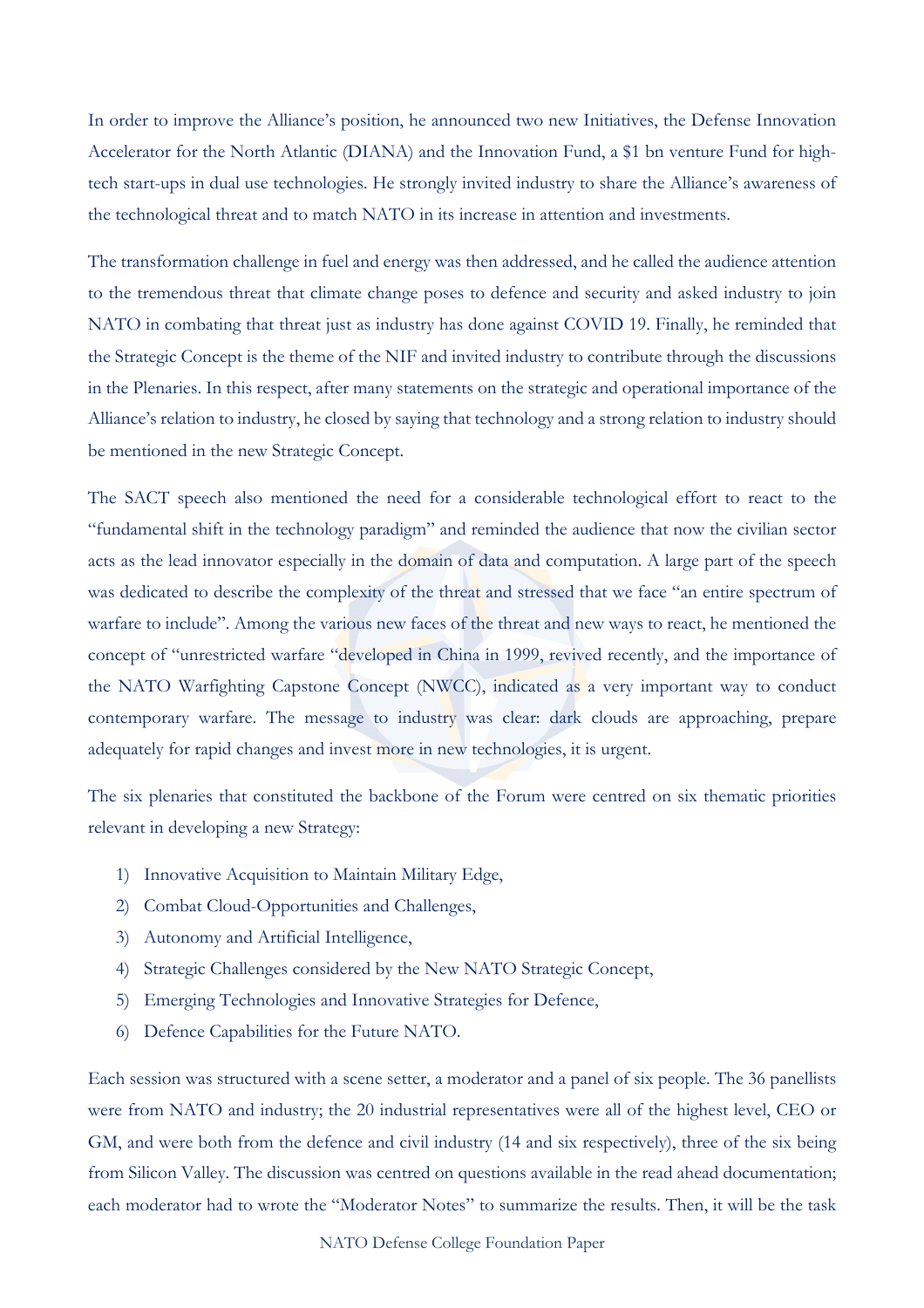of the staff, both ACT and DI (Defence Investment) to transform those results in key points for the new NATO Strategic Concept to be approved in the next Summit.

In my opinion industry should take the warnings very seriously, since the scenario envisioned will most likely shape the future of industrial life. The present industrial structure should be revisited according to the new expected landscape, both at the macroscopic and microscopic level, and changes should reflect all aspects of the new Strategic Concept. Special attention should be given to Technology, especially EDT, and a special effort should be made to attract young talent, an area where we seem to have a deficit vis-à-vis the competition.

In fact, the leaders in the EDT sectors of Data and Computation and Artificial Intelligence (backbones of the Digital Battlefield) are to be found in the civil industry. The interaction between this industry and NATO is mostly limited to the role of a supplier, certainly a very important one: for example, the Joint Warfighting Cloud Capability, a \$9B bn bid to be awarded by December 2022. Nevertheless, Silicon Valley is essentially absent from a large body of precompetitive activities, STO and NIAG example, that are so important for the NATO-industry dialogue, the raison d'être of the NIF. It is only a small consolation that the US seems to be in the same situation (Richard Waters: Pentagon effort to tap Valley information machine earns no medal, Financial Times, 18/3/2022, p. 18).

To conclude, the Secretary General's Keynote Address underlined that the new Strategic Concept should include "the importance of technology, of working with industry……." Thus, this notion repeated for many years that the dialogue with industry is essential for both partners, should find recognition in the new Strategic Concept (it was not present in the 2010 edition) and therefore ratify at the highest level the role of industry as a true strategic partner.

**Raffaele Esposito**